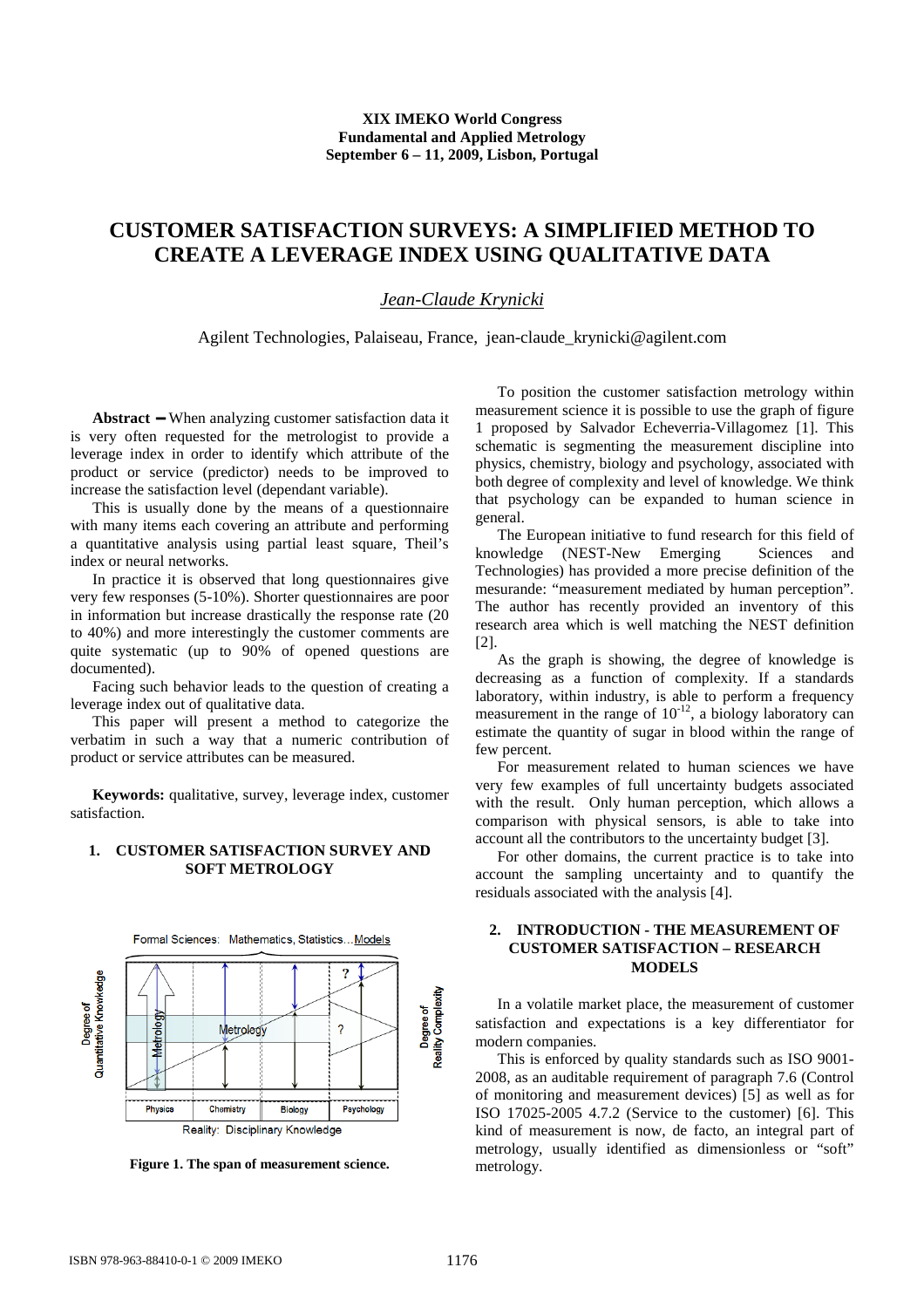While the measurement of satisfaction at work was mainly studied by psychologists as a discipline of human sciences [7], research on customer satisfaction was conducted by marketing and business schools. With the following sequence of models design

- SCSB - Sweden Customer satisfaction barometer – 1989

- ACSI American Customer Satisfaction Index 1994
- DK Deutsche Kunder barometer 1995
- KCSI Korean Customer Satisfaction Index 1998
- SWICS Swiss Customer Satisfaction Index 1998
- European Customer Satisfaction Index 2000
- European Satisfaction Index System 2004

This measurement is based on the response to a questionnaire.

Since 1993 the components of customer satisfaction were, defined, models were built and the questionnaire standardized.



**Fig. 2. The European Customer Satisfaction Index. The full model is in doted and solid lines, the reduced model in solid lines.**

The center of the model is the customer satisfaction index influenced by 4 to 6 components (customer expectation, perceived quality, perceived value, customer complaints and customer loyalty). A split between product and service was added in the most recent European model. Each statistical cluster is evaluated using specific questions and the linkages between the branches of the model are calculated using a partial least square algorithm. This model has a specific pattern for each market.

This allows a company, mainly interested by customer loyalty, to identify what is influencing customer retention, what is the position of the company within a population of competitors (European customer satisfaction index system) [8].

Assuming the variation is linear it is also possible to use the  $R<sup>2</sup>$  to transform the PLS coefficients into percentage of contribution and to perform simulations.

#### **3. A DIFFERENT MESUREMENT METHOD IS USED BY MOST COMPANIES**

However the models given by research is replaced in most companies by a locally developed questionnaire. The advantage of this approach is to customize the questions according to the product and service specific attributes, to identify critical success factors and to correct weaknesses.



#### **Fig. 3. The typical structure of a customized satisfaction survey as an alternative to the research model.**

The example in figure 3 shows the structure of a survey allowing to gather the global level of satisfaction, the satisfaction related to each attribute of the product or service, completed by several open ended questions and some additional data allowing to stratify the results.

#### **4. THE LEVERAGE INDEX AS APPLIED TO NUMERICAL DATA**

The leverage index is a way to identify the contribution of a product/service attribute (predictor) to the overall customer satisfaction (dependant variable).



**Fig. 4. The typical structure of a customized satisfaction survey as an alternative to the research model.** 

The abscissa is providing the satisfaction level for each attribute and the ordinate gives a value called the leverage index.

Items having a strong contribution and a low satisfaction score (F1-F2) are priorities for corrective actions and considers as "levers" to increase customer satisfaction.

This index is either represented by an absolute number or a percentage. It is calculated using 3 kinds of statistical techniques: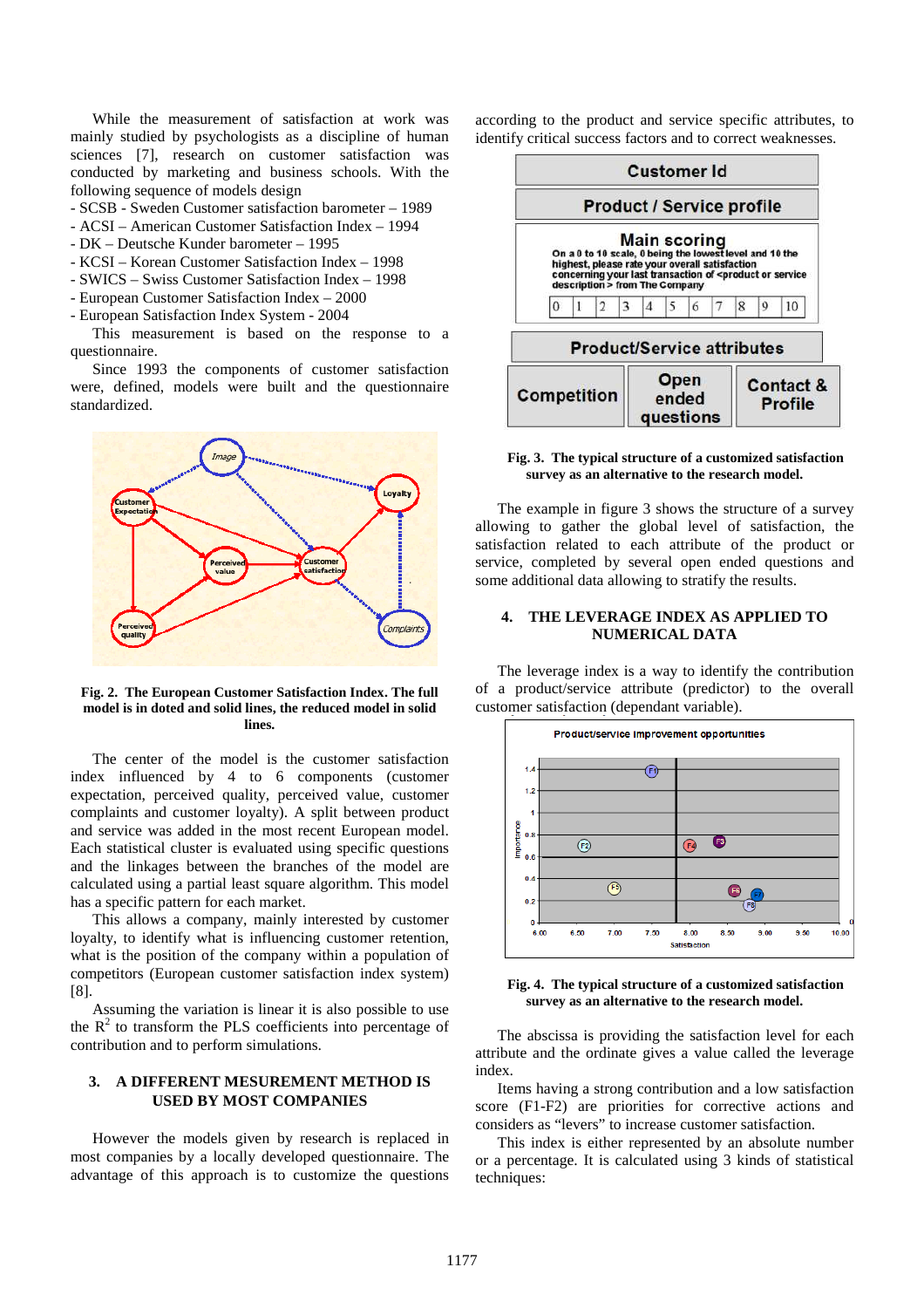- Partial Least Square [9]

- Theil's index [10]
- Neural networks [11]

There is no technical limitation in the number of parameters these tools are able to handle. 10 to 20 attributes are sometime requested to identify all the processes and features participating to the customer perception.

However the real limitation is coming from the will of the customer to participate to the survey. With long questionnaires administrated by Internet the return ratio can be lower than 10%. Shorter questionnaires are increasing the participation (up to 40%) but decreasing the information.

It is also observed in this situation that open ended questions are quite always documented with short questionnaire.

Therefore, this raises the question to extract most of the information from the customer comments and to convert this corpus into a numeric representation able to work like a leverage index.

#### **5. CONTENT ANALYSIS AND WORDING CONVERSION**

The customer verbatim is usually coded using categories and sub categories associated with the steps of the product life cycle (from design to disposal). This approach does not capture very well all "transversal" categories such as price, delay, information errors etc.. It does not assign a clear ownership to a low score. This is the reason why we have selected the segmentation by processes for this project. Several decades of quality systems audits and improvement have made available very detailed process mapping, easy to associate to a customer comment.

Another important information is the "polarity" associated to the category. A comment can be positive, negative or expressed as a recommendation for improvement (it will be transformed into a negative comment if nothing improves over time). For example, a comment like "Your booking process is very efficient" will be coded [(+) Booking Process]; "Your booking process is confusing" will result into a [(-) Booking Process]; "I am satisfied with your service but your booking process should be more reactive" will generate a  $[(R)$  Booking Process].

The number of items integrated within the category "other" allows to evaluate the quality of the segmentation. Over 10% it requires a further breakdown.

Another important element is to identify how many categories can be associated to a customer verbatim. After several years of practices we found that 2 categories per corpus is a good compromise for our population of customers (mainly engineers). When two comments are provided we did not take into account the order of presentation and assumed the 2 categories have the same weight.

#### **6. SCALING THE CATEGORIES TO IDENTIFY AND SIZE THE MAIN CONTRIBUTORS**

After several approaches the decision was made to perform a relative analysis according to the customer objective which was 8.3 (over the European Business to Consumer average of 7.8).



**Fig. 5. A first mapping giving the distance to the objective for each wording category and the number of contribution.** 

A first data mapping uses the cumulated distance to the objective (8.3) for each sub process (ordinate). In this example we have reported the number of customers in abscissa.

Figure 5 is allowing to draw several conclusions:

- a majority of processes have no contribution to the increase or decrease of customer satisfaction.
- Processes 1, 2 and 3, even if rarely mentioned by customers have a strong negative impact on the overall results.
- Process 5 is a positive contributor to the satisfaction, however even if mentioned by 100 customers the gap equals only  $+ 0.1$ .

In other words the graph gives a similar type of information for qualitative data than the leverage index for numerical data. The operational conclusion is that the company should fix processes 1, 2 and 3 and monitor process 5.

We have tested this method over several quarters and got consistent results.

Another interesting consideration is the setting of customer satisfaction objectives. The graph tells that the company objective can move from 8.3 to 8.4 but there is no margin for further improvement when processes 1, 2 and 3 are fixed. The customer comments are illustrating this situation when they tell that process 5 is optimum. Their needs are fulfilled and they are not ready to invest more for improvement in this area.

#### **7. UNCERTAINTY CONTRIBUTORS**

As told before, the overall measurement uncertainty is hard to calculate but we can give some possible contributors